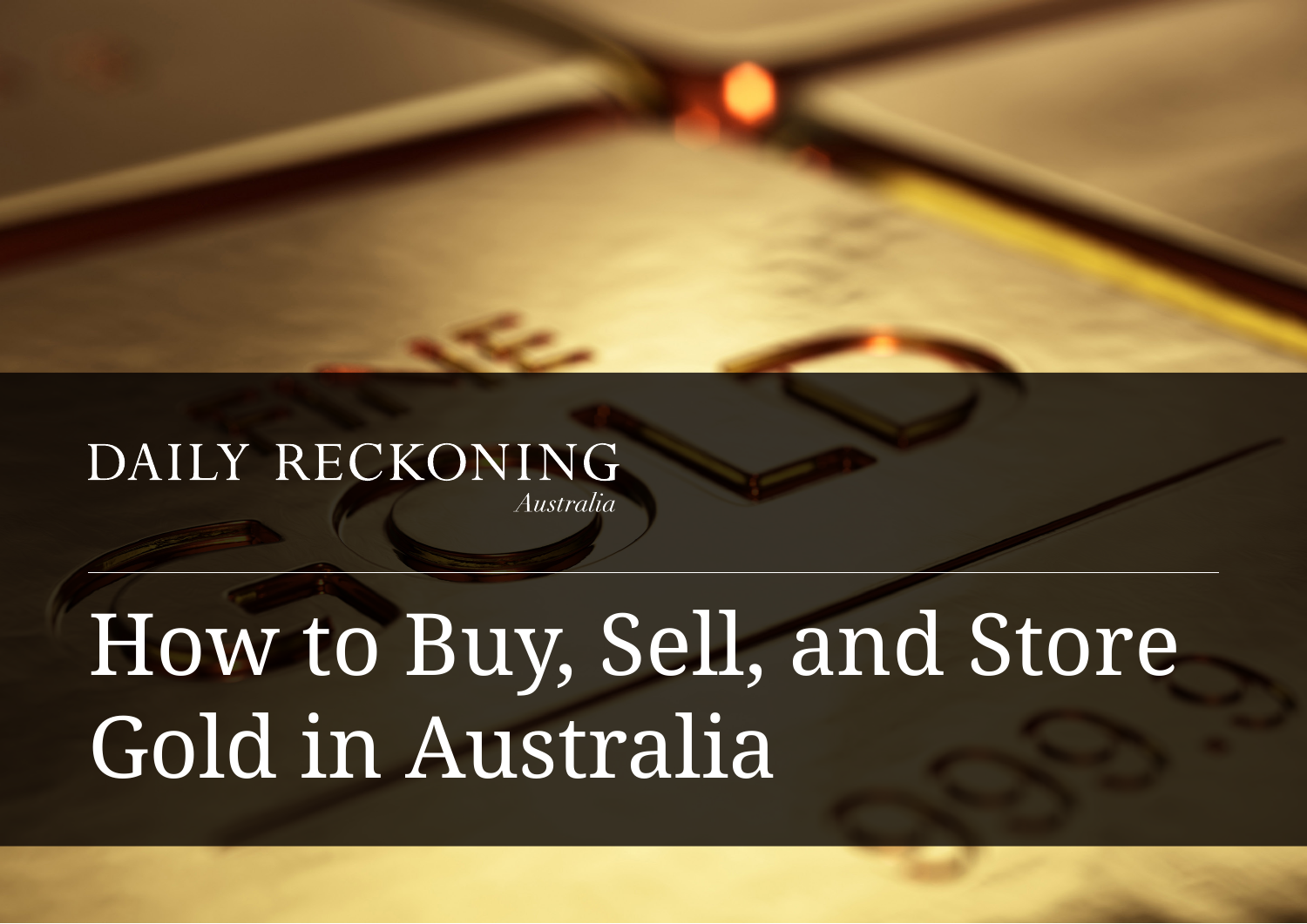**1**

## How to Buy, Sell, and Store Gold in Australia

By Brian Chu, Editor, Daily Reckoning

## Deciding on what gold to buy

Before you start buying gold, you need to decide what type of gold you're after. I always suggest owning at least some physical gold.

If you have a conservative approach to diversification, I believe you should have a 10% allocation of your net wealth in gold.

If you're more aggressive in your diversification — and truly believe in the long-term value of gold — you may want to consider a 20% allocation to gold.

Now, that's not to say paper gold doesn't have a place in your portfolio.

Exchange traded funds (ETFs) with 100% exposure to gold price movements can be a useful tool to trade the gold price. Now that gold can be freely traded on the market, its price experiences volatility at times, as with any other asset.

There are even occasions in which the gold price has moved US\$100 per ounce in a day. An example of this was when Donald Brian Chu is one of Australia's foremost independent authorities on gold and gold stocks, with a unique strategy for valuing big producers and highly speculative explorers. He established a fund that only invests in ASX-listed gold mining companies, possibly the only



such fund in Australia, putting his strategy and research skills to the test under public scrutiny.

Brian is also editor of:

- *[Rock Stock Insider](https://fattail.com.au/publication/roc/)* a monthly advisory delivering insights and recommendations into the global gold mining sector, with a longer-term focus. Learn more here.
- *[Hard Money Trader](https://fattail.com.au/publication/hms/)* a highly speculative trading advisory that helps readers trade in some of the most exciting gold, silver, and other explorers.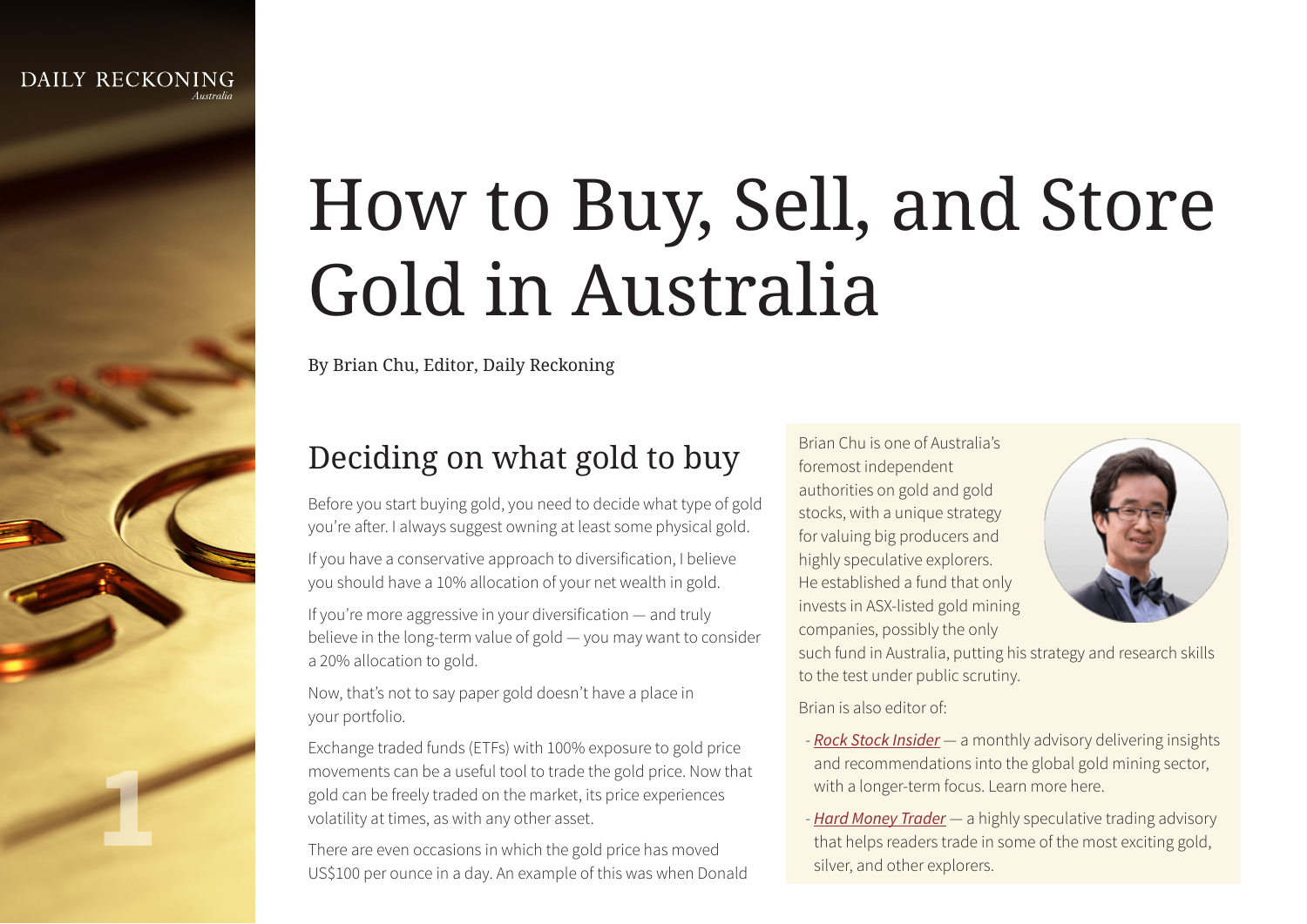

Trump was elected as US president on 8 November 2016.

In effect, the gold price reacts to geopolitical events. And it creates both wild price swings and short-term investing opportunities along the way.

Taking advantage of short-term gold price movements isn't for every investor. Yet if this is something that interest you, goldbacked ETFs have been created for this purpose.

Again, we recommend buying physical bullion, which is best viewed as a multi-decade investment because of its usefulness as a protection of long-term wealth. However, if you are looking for ways to profit from gold price swings in the short term, goldbacked ETFs can be a useful tool.

Furthermore, there are many ETFs listed in Australia now. The following is a list of ETFs backed by 100% physical gold holdings:

#### **• ETFS Physical Gold [ASX:GOLD]**

 **• BetaShares Gold Bullion ETF — Currency Hedge [ASX:QAU]**

#### **• ANZ GOLD ETF [ASX:ZGOL]**

All these ETFs are priced in Australian dollars, meaning they include a currency hedge. A currency hedge means that the value of gold in US dollars has been automatically converted to Aussie dollars for an ETF. That's one of the benefits of buying gold ETFs listed in Australia as opposed to overseas exchanges.

#### The reason for this is simple:

Gold is priced in US dollars. Australian investors have the double whammy of being exposed to gold price movements AND US dollar price fluctuations.

While this is part of the risk associated with buying and selling

gold, it can add an unnecessary complication for investors.

By choosing ETFs with a US dollar hedge, the AUD/USD exchange rate has already been calculated for you. In other words, what you see is what you get. Meaning you don't have to fiddle around with your own calculations to figure out what the gold ETF is worth in Aussie dollars.

## How to get your hands on physical gold

Getting gold in your hands can be the daunting part.

Buying physical gold is taking that step into the unknown. For you, it might be new. To your ancestors, however, gold was crucial to preserving wealth.

#### So, where should you start?

You may be surprised to learn that there's a thriving gold market on eBay! I have never personally bought bullion from eBay. And if you're a first time gold buyer, steer clear of eBay and stick with recognised bullion dealers.

There are many dealers spread across Australia, including:

- ABC Bullion Sydney
- KJC Bullion Sydney
- Gold Stackers Australia Melbourne
- Australian Bullion Company Melbourne
- Gold de Royal Brisbane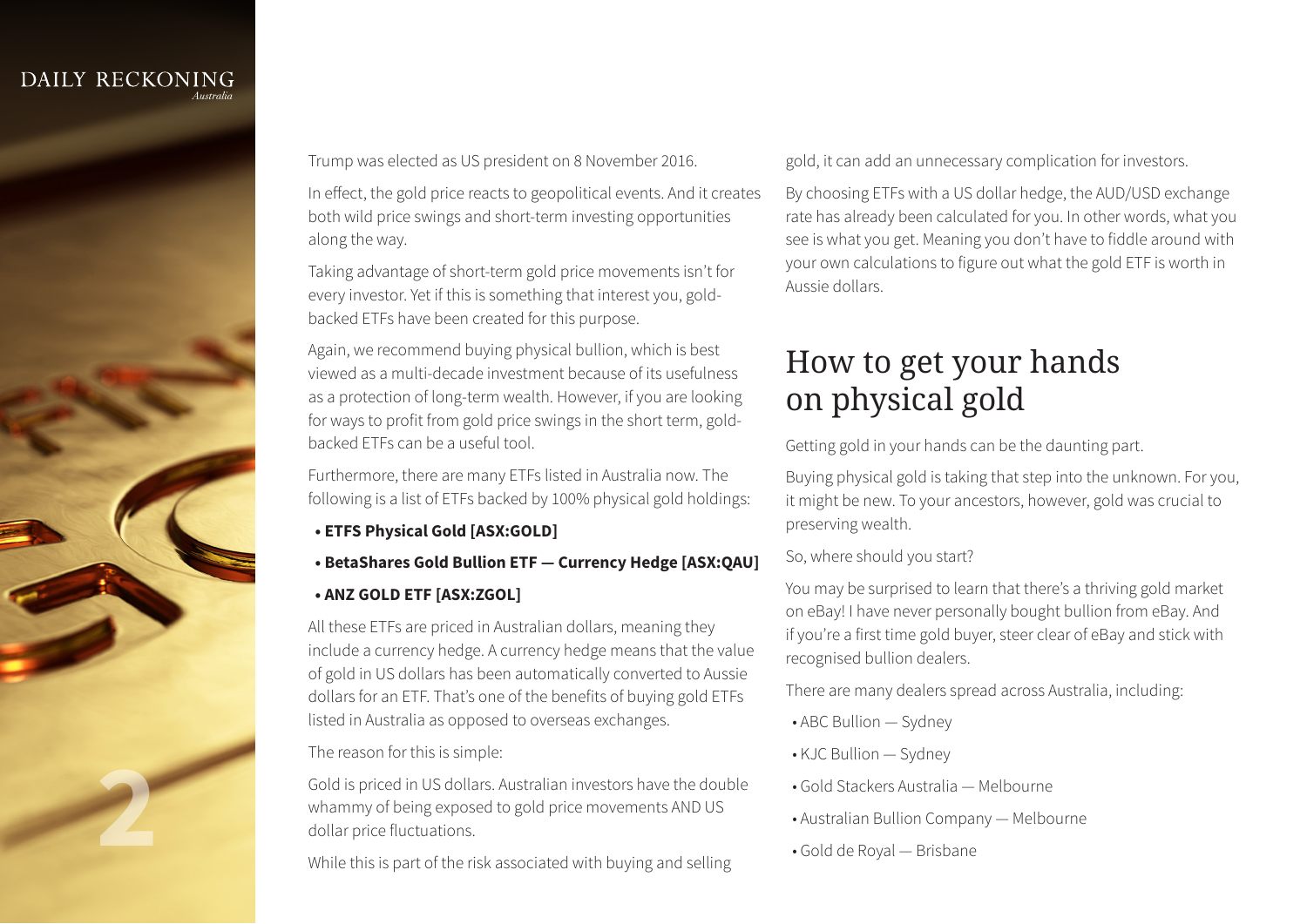

- Ainslie Bullion Brisbane
- As Good As Gold Adelaide
- Perth Mint Perth

Please note we are not affiliated with any of these dealers. These are just the largest bullion dealers in Australia.

The best way to get started is to visit your local bullion dealer, either in person or through their website. You don't have to buy from a bullion dealer in your state. Most of them will ship to any address, as long as you can sign for the delivery in person.

So, you can buy from a bullion dealer in Brisbane even if you live in Melbourne. Bullion dealers offer gold from various mints around the world, so shop around to see what you can find.

Be warned, though: All bullion dealers must adhere to the same anti-money laundering as banks. Which means that if you are buying online for pick up in person OR courier delivery, your identity will need to be confirmed by a bullion dealer. Generally, a passport or driver's licence is sufficient.

In addition, the AUSTRAC Anti-Money Laundering and Counter-Terrorism Financing Act 2006 applies to transactions over \$10,000 (including equivalent foreign currency amounts). Which means that you should be prepared.

If you walk in with wads of cash over \$10,000, the bullion dealer will have to report the transaction to AUSTRAC. If you don't want the government to know about the transaction, keep the cash transaction below this amount.

## How to store your gold

Before you buy any physical gold, you need to think about how you will store it. This is very important.

You may be tempted to keep it at home. In fact, there's a large range of web pages that come up with ideas on how to hide gold.

I understand the desire to keep your precious metals close. But storing it at home is highly risky.

For starters, you can't insure gold kept at home. Basically, if your bullion is lost or stolen, you'll never be able to recoup it. Remember, gold is money…you need to treat your gold exactly as you would cash. Once it's gone, it's gone for good.

If you do decide to keep your bullion at home, install a top quality safe. I'm not talking about the sort of safe you can find at Bunnings.

There are countless YouTube videos available to show you how to crack open one of these with only a little bit of force. I know this well. With the help of a YouTube video, I was able to crack open my own personal off-the-rack safe once or twice before.

If you do choose to keep your bullion at home, never, under any circumstances, tell anyone where you keep it.

Another popular — and probably more secure option — is to organise secure storage for your gold.

Banks do offer safety deposit boxes for hire. But then your gold would be stored with a bank. And you may decide that you don't want to have it anywhere near the financial system. After all, in my view, the point of converting fiat dollars into gold is to get a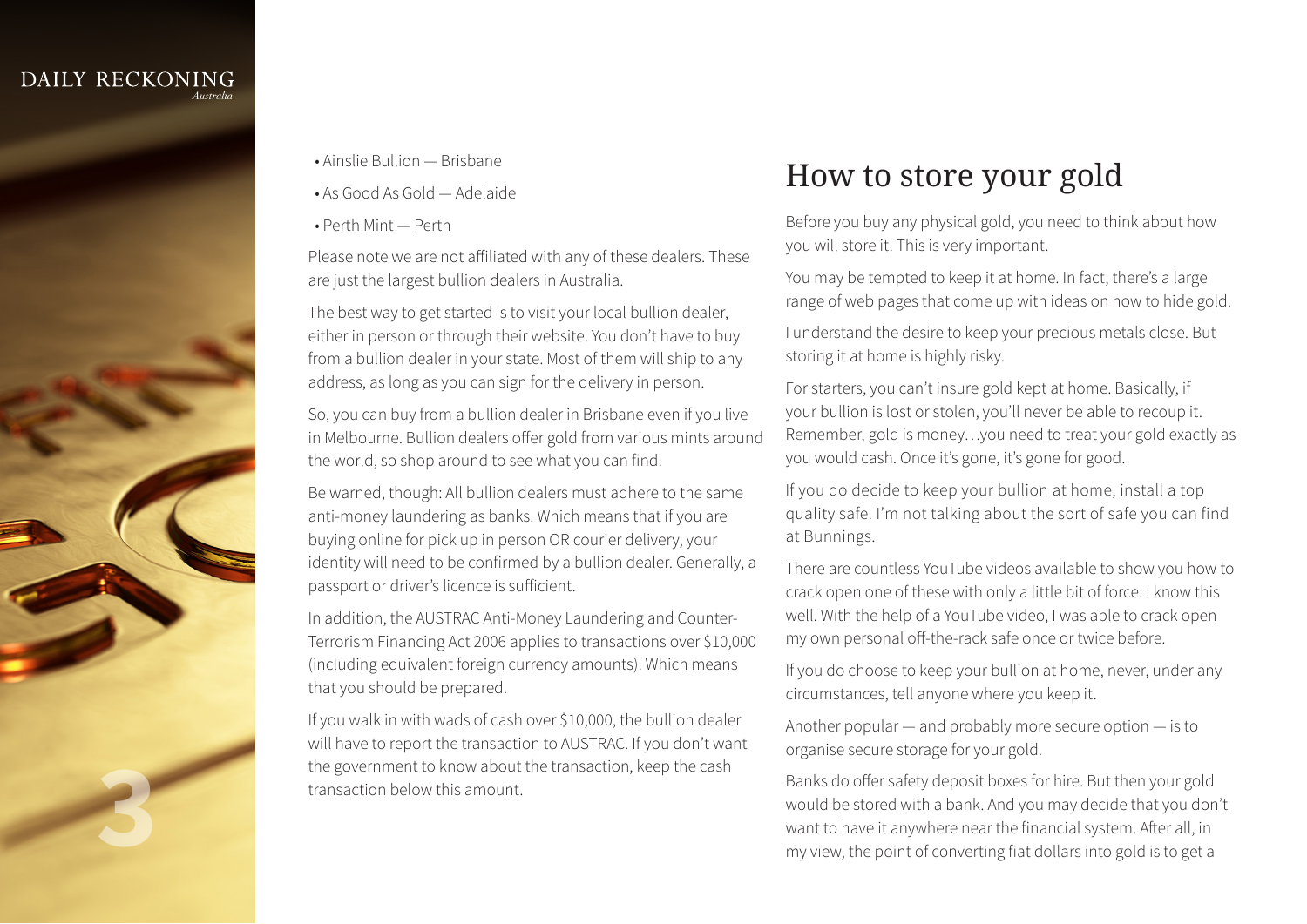

portion of wealth out of the financial system.

Many Australians are often surprised to find out that the contents of their seemingly private bank safety deposit boxes aren't that safe at all.

Yet Aussie banks can exercise their right to the contents of your safety deposit box at any time!

For this reason, consider private storage companies.

Firms like Guardian Vaults, Kennards Self Storage, Custodian Vaults, and Fortis Vaults all offer personal safety deposit boxes for a small fee. Even better, they are privately owned. So, you won't be storing your gold with a bank or government authority.

The other and often cheaper option is to have a bullion dealer store your gold for you. Many bullion dealers offer to store gold on your behalf.

This means that when you buy your gold, you don't take physical delivery of it. The bullion dealer holds it for you. If you plan on buying large quantities of gold, this may be the best option for you.

Now, when you ask a dealer to store it for you, there are two types of storage available: allocated and unallocated.

Allocated storage is simple. Each gold bar (no matter what the size) is given a unique serial number for bullion dealers to track. If you choose allocated storage, the bars you buy go into a pooled storage unit.

In allocated storage, the serial numbers of each bar will be noted down on a ledger, and they will be taken off the market and 'allocated' to you on the dealer's ledger.

In other words, while all your bullion bars will be stored in one

collective vault, no one will be able to buy the bars you have because they have been allocated to you — and only you.

The alternative is unallocated storage.

Unallocated storage is also pooled. However, you don't have serial numbers of bullion bars written down next to your name. Instead, you have a set number of bars (or ounces) allocated to you on the ledger, with no claim on any particular bar in the vault.

Put another way, say you buy five one-ounce gold bars, giving you a total of five ounces of gold. If you select unallocated storage, you will have a claim to five ounces of bullion in storage. But you don't 'own' any particular bars in storage.

Unallocated storage costs are often slightly cheaper on a yearly basis. However, whichever method you choose, make sure it's right for you.

## Should you buy coins or bars?

And now the fun part — deciding what type of bullion to buy.

Believe it or not, there a few different types to consider…from cast bars to minted bars to coins.

Coins are visually appealing and highly collectable. Many cultures like to give gold as gifts at certain times of the year, and often use gold coins. The reason? Gold and silver coins are attractive to the eye. They make fabulous gifts with their intricate and generally commemorative detail.

Coins are what people choose to pass on down the family line over generations as well.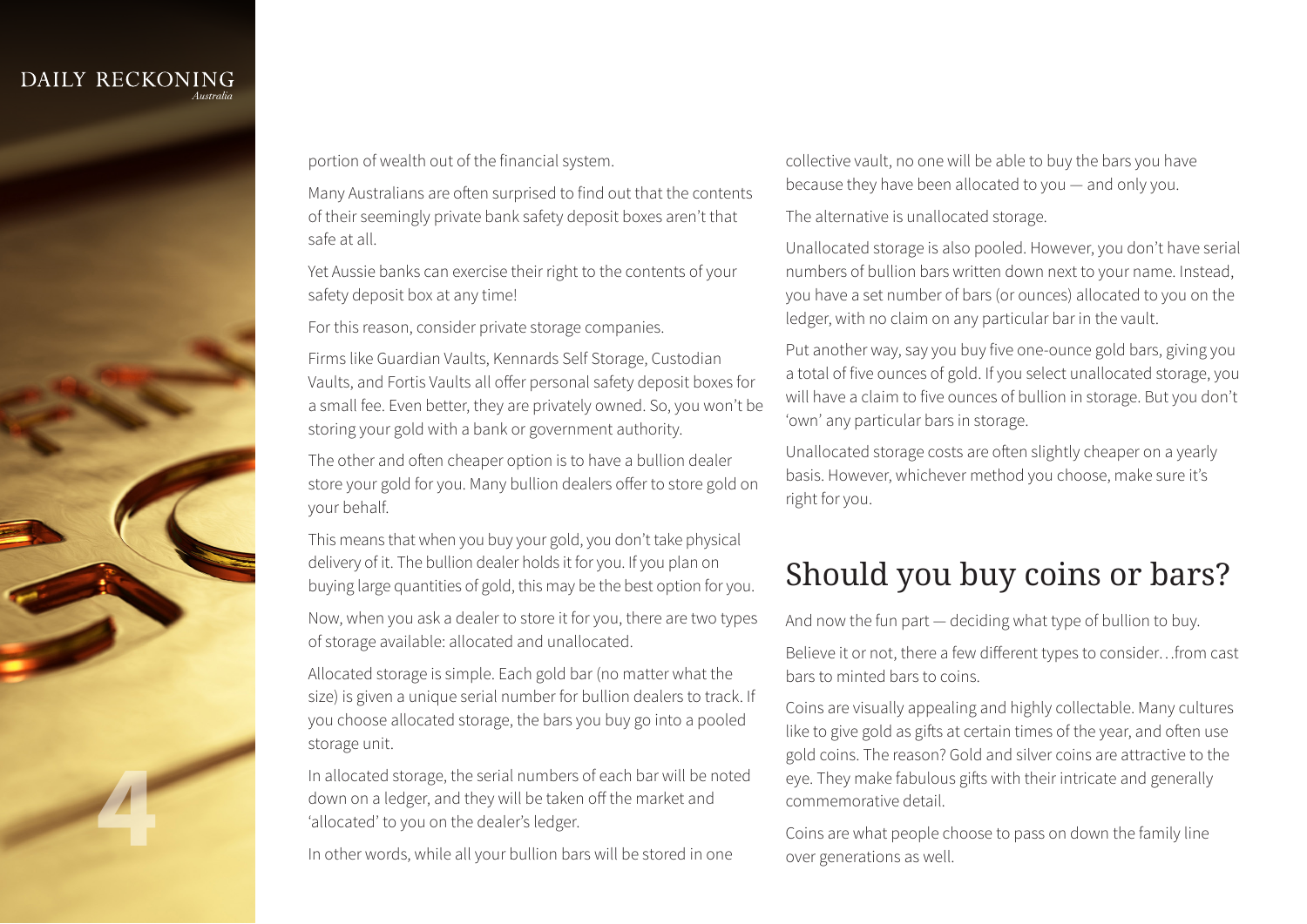

Yet their intricacy and detail come at a cost.

Basically, the fancier the coin, the higher the price you pay. The advantage of this, though, is that they come in much smaller amounts. Some coins are 1/10th of an ounce, giving investors a small way to start accumulating gold.

Minted bars are another way to buy gold and are quite popular.

They tend to be simple; the appeal of them is the neat mould of either gold or silver. Much like coins, minted bars can be bought in amounts smaller than an ounce. You can buy a minted gold bar for as little as one gram of gold (the minimum minted-sized silver bars and coins are generally one troy ounce).

If you are buying gold for yourself to hold over the long term, minted bars may be the right fit for you. You can buy minted bars from half an ounce up to a kilo. They make for neat, stackable storage. And because of the low casting costs (no fancy detailing), they are relativity cheap to invest in.

Next, you have the option of buying cast bars.

If you're after the cheapest way to access precious metals, this is the bar for you. With cast bars, there's no intricate minting detail. Just a lump of precious metal with the mint's stamp on it.

That's it. Simple, efficient, and the lowest-cost way to access precious metals.

If you are buying gold in large quantities, cast and minted bars are often the way to go. Coins make great gifts. However, because of the premium that comes with buying a detailed coin, it can take longer for the purchase cost to reach the spot value of gold per ounce.

Finally, you may want to buy a gold nugget. I recently heard from

a friend who purchased a nugget for his son's 21st birthday. He paid a premium for the nugget, more than that of a gold coin. He told me that he relished gold in its natural form. Every gold nugget has a unique appearance and no two are the same. You may even turn this unique nugget into a family heirloom and weave a story around it to pass onto future generations!

Ultimately, the reasons for owning gold always come down to personal choice.

For some, it's about having an asset to pass down to their children. Simply putting aside some cash into a bank account to earn interest isn't ideal as a long-term investment. Compared to gold, which has historically maintained its value, cash has come and gone time and again throughout history.

For others, owning physical gold is about ensuring they have a small portion of their wealth outside the financial system. Something free from government intervention and central banks destroying their savings through low interest rates.

In any case, owning gold isn't about turning a quick buck. It's a decision to invest in something other than a paper asset exposed to government and central bank manipulation.

So, I wish you all the best in your gold buying journey. You've made the right choice in choosing to safeguard your wealth for generations to come.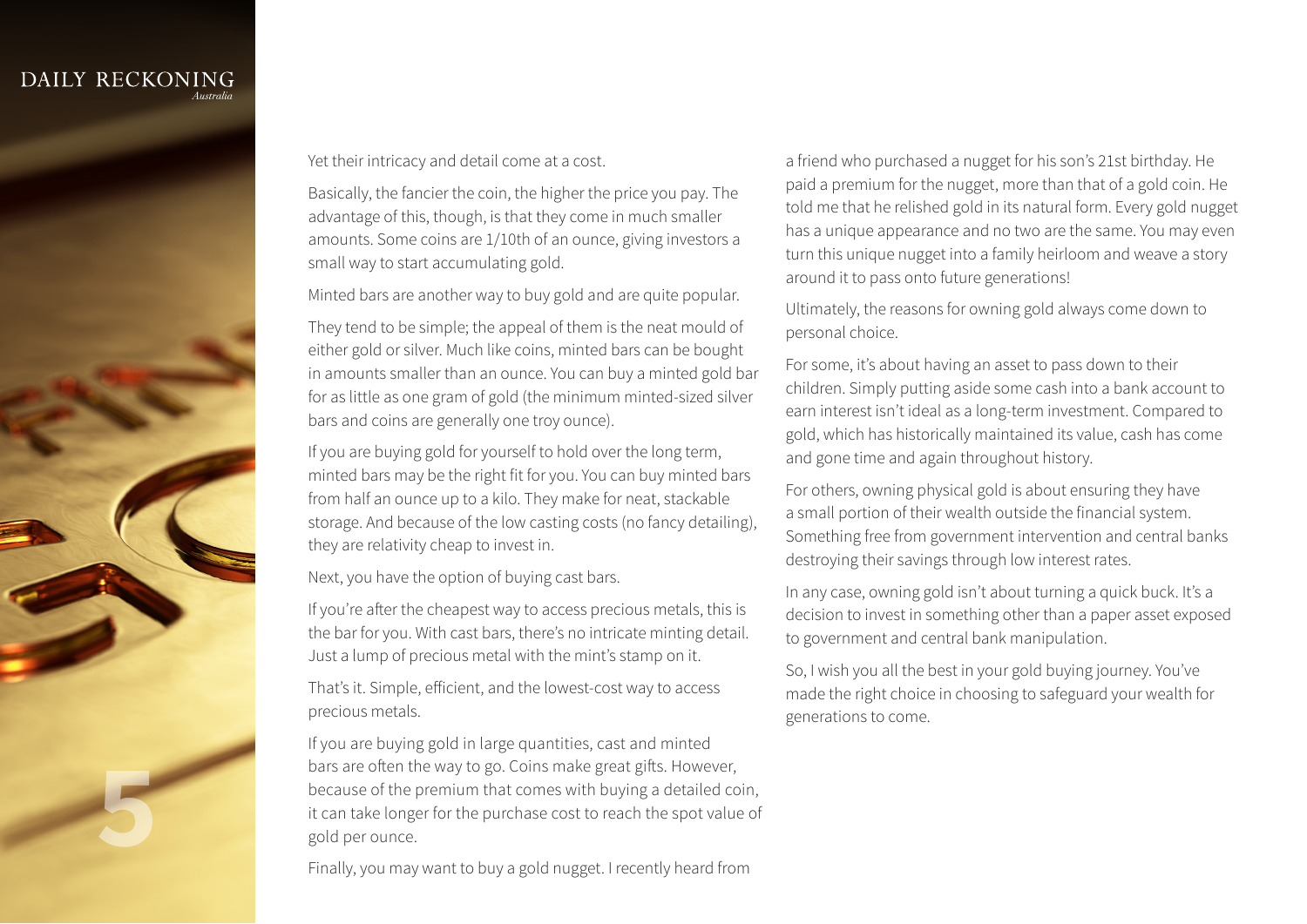DAILY RECKONING

**6**

#### Welcome to *The Daily Reckoning Australia*

The story of gold and its role in the global monetary system is something strategist Jim Rickards and I track and report on in The Daily Reckoning Australia, along with a range of other topics, like the fecklessness of politicians and global elites.

Each day we look at current events to anticipate the risks and opportunities to help you profit and protect yourself.

There is a whole universe of ideas, from history to economics to geopolitics...and we explore them all to make sure we're on the right track.

Keep an eye out for upcoming articles, commentary, and insights from Jim and myself on gold and other stories in the weeks and months ahead.

We're glad to have you on board.

**Kind regards,**

ulit

**Brian Chu, Editor, The Daily Reckoning Australia**